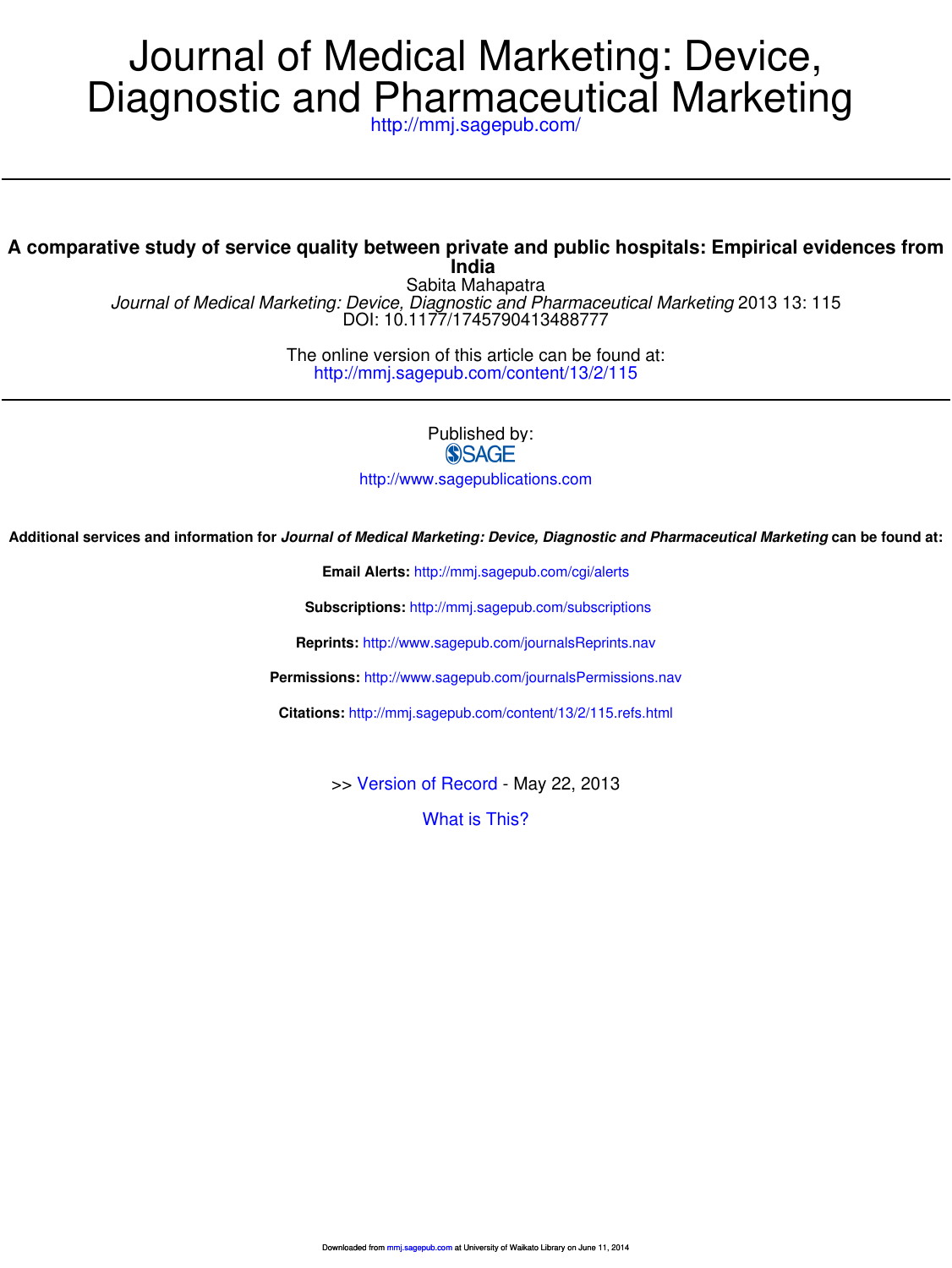

# A comparative study of service quality between private and public hospitals: Empirical evidences from India

# Sabita Mahapatra

Journal of Medical Marketing 13(2) 115–127 (c) The Author(s) 2013 Reprints and permissions: sagepub.co.uk/journalsPermissions.nav DOI: 10.1177/1745790413488777 mmj.sagepub.com



#### Abstract

Significant growth along with higher purchasing power of Indian customers has led to stiff competition in Indian healthcare sector. Customer perception of service quality plays a significant role when choosing or preferring a particular hospital. The objective of this study is to find out customer preference for healthcare services delivered by both public and private hospitals in India. For this purpose 'SERVQUAL' instrument was used to measure patients' perception about service quality delivered by both public and private hospitals located in the capital city of India. An analysis covering 192 patients revealed gap between patients' expectations and perceptions across public and private hospitals with reference to quality of services delivered on selected parameters. In this article logistic regression analysis was used to forecast the probability of a patient to visit public hospital over private hospital and vice versa. The regression model used had a classification accuracy of 94.9%. Preference for a particular hospital across various clusters was identified using cluster analysis. The findings of the present study aims to provide hospital managers an insight for efficient resource allocation and mobilization based on patients' evaluation of service quality delivered by these hospitals.

#### Keywords

Service quality, patient expectation and perception, public hospitals, private hospitals

#### Introduction

The growth rate of Indian healthcare industry can be comparable to any sunrise industries such as telecom, biotechnology and information technology. A research report by PricewaterhouseCoopers<sup>1</sup> (2007) observed that: ''Healthcare is one of India's largest sectors, in terms of revenue and employment, and the sector is expanding rapidly''. During 1990s, Indian healthcare grew at a compound annual growth rate of 16%. Today the total value of this sector is more than \$34 billion. India's healthcare sector is estimated to grow to US \$20 billion by 2020 (http://www.sskinfoways. com/lifescience accessed on 17 Oct 2012). Therefore, it is imperative for Indian healthcare providers to deliver sustainable quality service in order to establish themselves in global healthcare arena. With higher purchasing power, Indian consumers are willing to pay more for a better quality service received from healthcare institutions, which are overtly committed to fulfilling their genuine healthcare needs. The relative importance of attributes such as physician and nursing care versus process attributes such as friendly staff and

availability of facilities has been a point of debate in healthcare industry. $2$  While the focus of medical professionals has been on the outcome, lot more consideration needs to be given to the process of care and not just the outcome. Hence, it is vital to understand how patients evaluate the quality of healthcare delivered to them. An understanding of patient's evaluation criteria would facilitate decision-making process of healthcare industries in optimizing resources allocation to reduce wasteful expenditure.

Historically, medical profession was responsible to establish quality standards defined by the clinicians in terms of delivery of healthcare. There was a strong feeling that customer cannot really be considered a good judge of quality for complex issues such as

#### Corresponding author:

Sabita Mahapatra, Indian Institute of Management Indore, Pigdamber, Rau Indore, MP 453331, India. Email: sabita@iimidr.ac.in

Indian Institute of Management Indore, Pigdamber, Rau Indore, MP, India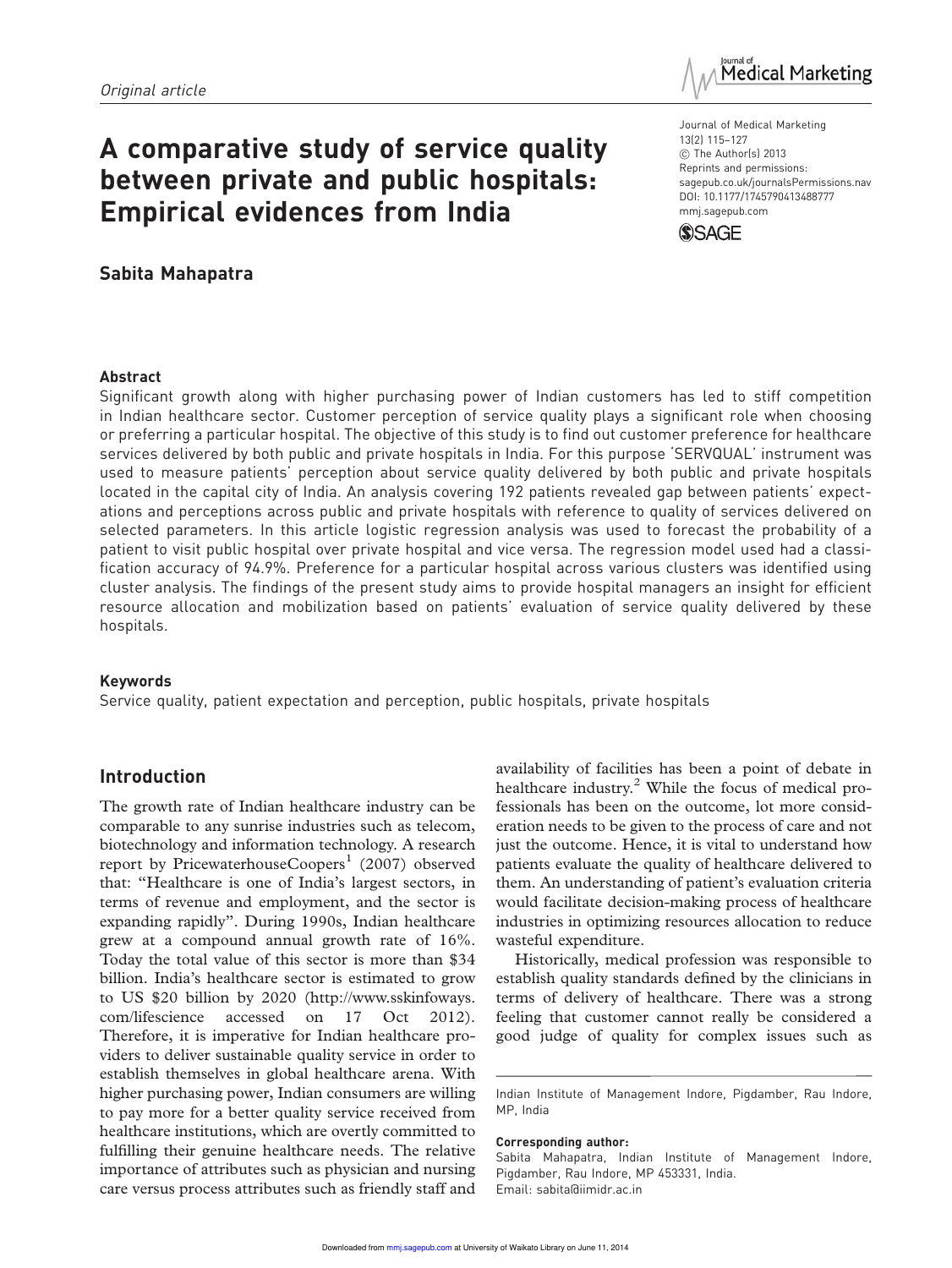healthcare, as their views may be too subjective. More recently in the advanced industrialized countries, patients' assessment of services quality in terms of their satisfaction or dissatisfaction has become an important area of inquiry. In India, customer's viewpoint is neither sought nor given any importance in strategy formulation; thus, very little is known about how 'patients' perceive about quality in healthcare services. Consumer's perception is the main indicator of quality in healthcare service.<sup>3,4</sup> As a matter of fact, service providers take satisfaction of customers as a major indicator in setting firms strategies.<sup>5</sup> Private hospitals seem to be an alternative when patients are dissatisfied with the level of service provided in the public hospitals.<sup>6,7</sup> Economic liberalization in early 1990s and incentives stand as the major reason behind the increase in the number of private hospitals in India.<sup>8</sup> The negative perception among Indian consumers about the service quality of public hospitals seems to be another factor directing consumers to the private hospitals. $6,8$  In India, despite the fact that the private care services are preferred over public healthcare facility unfortunately; the healthcare delivery system in private hospitals is besieged with a variety of problems that signal an impending crisis. For example, even with the increased allocation of funds to healthcare sectors, access to the system continues to be problematic as is evident from a variety of indicators such as absence of critical staff, poor staffing quality, unavailability of essential supplies and facilities. Considering population growth rate resulting in additional demands, the capacity of the existing healthcare delivery system is clearly inadequate to provide proper healthcare services to its constituencies. What should be of greater concern, however, is that even if the problems of access were to be substantially alleviated, it would still not guarantee full utilization of the healthcare system if service quality is compromised. The outflow of patients to other countries indicates the fact that the quality of healthcare services has room for improvement both in public and private hospitals. Weitzman<sup>9</sup> defines healthcare quality in relationship to: the technical aspects of care; the interpersonal relationship between practitioner and patient; and the amenities of care. If patients are not convinced about the quality of services delivered by the hospitals, they will not hesitate to seek services within their means elsewhere from other countries. A long and healthy life is one of the three basic dimensions of human development. India has a low Human Development Index with a rank of 134 among 187 countries.<sup>10</sup> The per capita expenditure on health is around \$80 in India compared to China with \$230 and  $$6714$  for the USA.<sup>11</sup> There are 60 doctors in India per 100,000 people, while Brazil has 115

doctors, Russia with  $425$  and China with  $106$ .<sup>12</sup> The expenditure on healthcare is 0.9% of the gross domestic product (GDP). These statistics reflect a weak state of affairs of healthcare sector. Weak 'voice of the customer', for a high credence product category such as healthcare<sup>5</sup> makes it imperative to measure service quality from the customer's viewpoint.<sup>13</sup> The National Accreditation Board for Hospitals and Healthcare providers, a constituent of the Quality Council of India, are responsible to operate accreditation programs for healthcare organizations, yet most of the state governments are unable to get their hospitals accredited.<sup>12</sup> Although certain private sector hospitals like Apollo Group of Hospitals have quality assessments like the ISO Certification, yet, there is a gap relating to measuring the quality of healthcare services from the patient's perspective in the Indian context.<sup>14</sup> Although patient satisfaction in services is important for quality assurance, yet, there is a scarcity of empirical evidence on patient's acceptance of healthcare practices. In India, more than 50% of the total health expenditure comes from individuals, as against 30% contribution from the state level.

In the case of public healthcare sector, the fund allocation has always been low in relation to the population of the country while private player operate basically with profit motive. In spite of lacunae in infrastructure, the future of Indian healthcare industry appears to be bright with the healthcare consumption expected to triple by  $2015$ .<sup>15</sup> India is becoming the most preferred healthcare destination for neighboring countries due to low cost giving rise to the concept of 'medical tourism'. Hospitals that fail to appreciate the importance of quality service for customer satisfaction will possibly perish. Several researchers have emphasized service quality as influencer of satisfaction of buyers and also their purchase intentions. Moreover,  $Sahay<sup>16</sup>$  noted that although hospitals in India provide high-quality treatment, they are very poor in customer service. The Indian healthcare industry would face strong competition in the coming years from local corporate firms and foreign players in healthcare services. In order to sustain, Indian players have to improve their service quality standards on par with their international counterparts. Hence, it becomes imperative to understand why, how and where to improve service quality.

#### Literature review

Delivering superior quality services to the customers to sustain in tough competitive environment has been attracting, and will continue to attract considerable attentions of the research scholars around the globe.<sup>17</sup> Patients view services in terms of the entire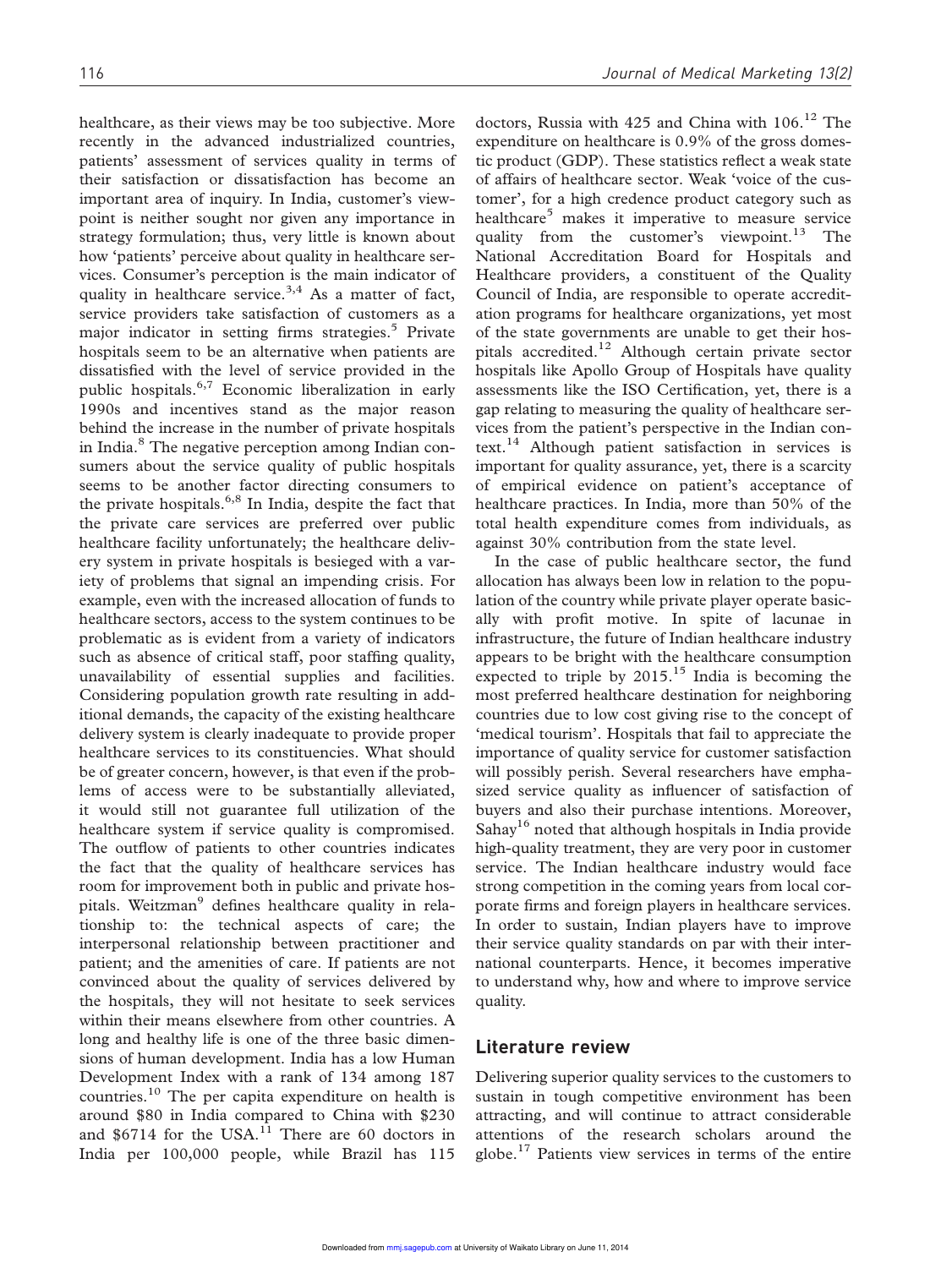experience they undergo which may include successful surgery, hospital environment, cleanliness in rooms and wards, special attentions provided by physicians, nurses, supportive staff and excellent follow-up care. Otany and Kurtz<sup>18</sup> found admission process, physician care, nursing care, compassion to family/friends, pleasantness of surroundings and discharge process to be the key dimensions of service quality. Rose et al*.* 19 identified interpersonal aspect, patient education, cost, technical aspect, outcome of the care, access time, amenities and social support as the dimensions of service quality in the study carried for Malaysian hospitals. Studies<sup>20,21</sup> had been undertaken to gage the perception of beneficiaries of hospital services (consumers) regarding service quality. Pakdil and Harwood<sup>22</sup> studied patient satisfaction in a preoperative assessment clinic. The study showed that patients were most dissatisfied with the waiting time. Rao et al. $^{23}$  concluded that availability of medicine, medical information, staff behavior and doctor behavior had significant positive influence on patient satisfaction while waiting time had negative impact on patient satisfaction. Baalbaki et al. $^{24}$  found that nursing was the most influential dimension in both in and out door and in emergency rooms with respect to patient satisfaction in Lebanon hospitals. Ramsaran*-*Fowdar*,* <sup>25</sup> in a study on private hospitals, found that "reliability, and fair and equitable treatment" was the most important service quality dimension influencing patient satisfaction in Mauritius healthcare services.

According to Hardiman and Raje,<sup>26</sup> in the public health system, doctors lacked accountability and public health workers took advantage of their position to run private practices making use of the public infrastructure. The Planning Commission's Steering Committee Report on health revealed that the average cost of private *healthcare* is nearly eight times the cost of public sector.<sup>27</sup> Moreover, nearly two-third of the population of the country reside in villages but most hospitals are in big cities. Patients who come to the city hospitals through referrals or on their own had to wait some times for months to undergo tests and surgeries. *Alt*hough the treatment in public hospitals is free, the patients have to pay for tests, and bear the incidental costs of boarding and lodging.<sup>28</sup>

Tucker and Adams<sup>29</sup> found significance of patient's demographic variables in moderating their satisfaction. On the contrary, Jabnoun and Khalifa $30$  found that public hospitals have higher overall healthcare quality than private hospitals. Another study found that the patient's health quality assessment appeared to change with the introduction of patient's sociodemographic characteristics. Zanzo et al.<sup>31</sup> found that satisfaction acts as an antecedent to trust, and trust as an antecedent to affective commitment.

Moreover, they found that trust and affective commitment directly affect loyalty to the service providers as well. Although some researchers dispute the relationship between perceived service quality and satisfac- $\frac{32}{100}$  most commonly, the nature of this service quality and satisfaction link is viewed as linear, indicating that higher levels of service quality lead to higher levels of satisfaction.<sup>33</sup> Vinagre and Neves<sup>34</sup> study showed empirical evidence about the effect of service quality on patient's satisfaction with healthcare services. Their argument postulates that a positive association exists between patient satisfaction and patronage.<sup>35</sup> Naidu<sup>36</sup> found empirical support of the fact that patient's satisfaction is a multi-dimensional healthcare construct affected by many variables. Furthermore, he found that healthcare quality affects patient satisfaction, which in turn influences positive patient behaviors such as loyalty.

Despite these attempts, there seems to be absence of a comprehensive study specifically in the Indian context. Although the above-cited studies made an attempt to find out the dimensions of service quality or identified the components of hospital service not much research has been done to identify the gap between patient's expectation and experience of the service delivered to them more specifically across various public and private hospitals. In this context, this article makes an attempt to obtain the feedback about patient's experience of services quality provided by the public as well as private hospitals. The study aims to gage the gap between patient's expectations and experience regarding the quality of service provided by both private and public hospitals in Indian context. The finding of the study hopes to provide valuable insights to sensitize medical practitioner and policy makers to bring meaningful and systematic changes in the healthcare industries.

# Service quality

Service quality got considerable attention and interest from both practitioners and researchers during the last couple of decades in the literature of service quality.17,37,38 Generally, service quality is assumed to be the difference between customer expectations and experience.<sup>39,40</sup> Although service quality is a topic of discussion for the last couple of decades by both academician and researchers a comprehensive definition has not yet emerged.<sup>38</sup> According to Gefen,<sup>41</sup> it is a comparison made by the customers between the quality of services they want to receive from the service provider and what they actually receive. Nitin et al.<sup>42</sup> used 19 models of service quality to conduct a comprehensive study for measuring service quality in different service environment; however, 'SERVQUAL'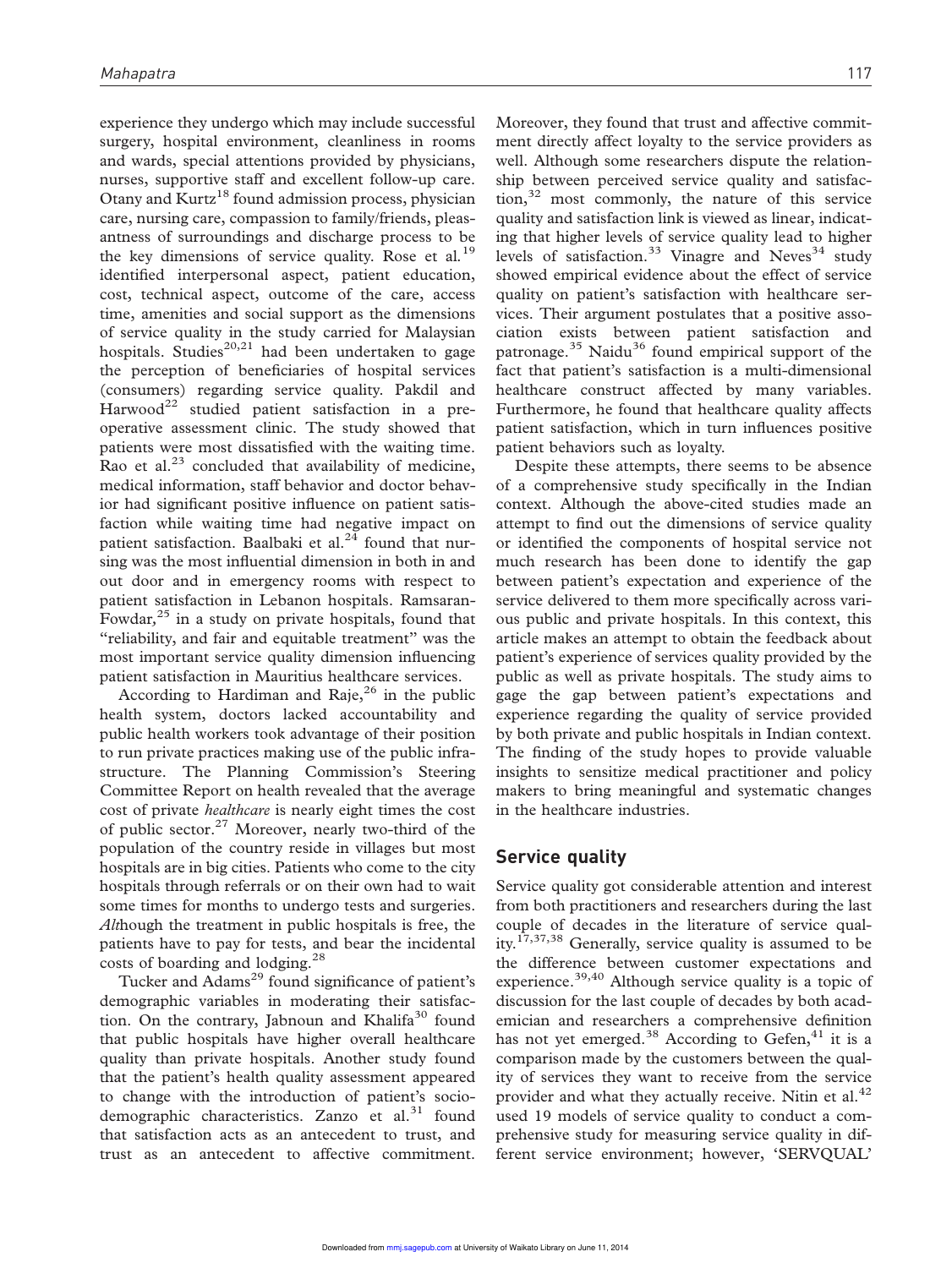model of Parasuraman et al. $40,43$  is perhaps considered to be the most commonly accepted model to measure service quality. $37$ 

## Service quality in health sector

Patients' perceptions about the services provided by a particular healthcare organization significantly affect their behavior in terms of their loyalty and word-ofmouth communication.<sup>44</sup> With patients' increased expectations about service quality, healthcare service providers are realizing the need to identify the key determinants of patient's satisfaction in order to reduce time and money involved in handling patient's complaints.<sup>22</sup> In healthcare literature 'SERVQUAL' is considered as one of the most reliable and valid measurement of perceived service quality $2^{1,45}$  The importance of implementing service quality has been recognized as it escorts the organizations to increase organizational performance, customer satisfaction and loyalty.46–48 The present study uses 'SERVQUAL' instrument to measure patient's perception about service quality delivered by public and private hospital in India.

#### Motivation for the current study

In developing countries, resources in healthcare industries are not in proportion to the demands and the possibility of increasing the resource in short run is quite difficult. Therefore, there is an urgent need to increase the effectiveness of the healthcare system by efficient management of hospitals. India has become a preferred medical destination, providing cost-effective treatment to the patients from all over the world contributing 5.2% of the India's GDP. Patient involvement in healthcare decision making is increasing with the increase in the number of healthcare service providers.<sup>49,50</sup> Decision relating to healthcare is a highinvolvement decision making, hence an understanding of patient satisfaction regarding healthcare services would provide tremendous insights to hospital management staff.

The future appears bright for the growth of Indian healthcare industry, as the consumption of healthcare is expected to triple by  $2015<sup>15</sup>$  In service industry, production and consumption occur simultaneously, therefore it becomes more important to integrate customers perspectives into the healthcare delivery system and process.<sup>51</sup> Sahay<sup>16</sup> noted that though hospitals in India provide high-quality treatment, they are very poor in customer service. Hence, it becomes imperative to understand where and how to improve functional and emotional aspects of healthcare services.

## Research methodology

The present study tries to find the most evident gap between patient's expectation and experience of service quality across public and private hospital. Data were collected from the patients in public and private hospitals in Delhi, the capital city of India. Patients were selected based on the criteria that they should have been admitted in a public or a private hospital within the previous six months period when the study was conducted. Patient should have stayed in the hospital for at least two days (considered a reasonable period for experiencing all hospital-related processes). For this study, the availability of time and accessibility to the hospitals were considered for deciding the sample size. Hence, in this study data were collected from in-patients, who underwent treatment in the hospitals in Delhi. As it was tedious to obtain permissions and approvals from all hospitals in Delhi, this study made use of convenience sampling method to gather patient's responses from both public and private hospitals that allowed their patients to respond to the survey. A sample size of 200 respondents was considered for the present study, for which 100 public and 100 private hospitals were contacted. The responses were obtained through the use of a fivepoint Likert scale ranging from very high to very low as recommended for healthcare surveys.<sup>52,53</sup> Questionnaire was pre-tested several times to ensure that the words used, format, length, sequencing of questions and the range of the scales were appropriate. A pilot test of the questionnaire was done to test its face validity. The instrument was administered to a panel of experts drawn from academia and hospital sectors (such as administrator, doctors and patients) to examine the exhaustiveness of the instrument. With a few exceptions, the panel of experts and respondents felt that all questions were clear, and that the language and scale used were appropriate and suitable. Out of the 200 responses, eight were considered problematic due to excessive missing data, or 'don't know' or N/A answers. The data from these surveys were not included for data analysis. Thus, a total of 192 surveys were analyzed. Part A of the questionnaire consist of demographic profile and patients choice of the hospital while part B had the distribution of items under the dimensions, as tangibles (five items), reliability (five items), responsiveness (five items), assurance (four items), empathy (four items), accessibility and affordability (three items).

The internal consistency is commonly measured by Cronbach's<sup>54</sup>  $\alpha$  coefficient. Cronbach's value equal to or above 0.60 is generally agreed upon lower limit for exploratory research.<sup>55,56</sup> The items in the current study were chosen from the existing literature and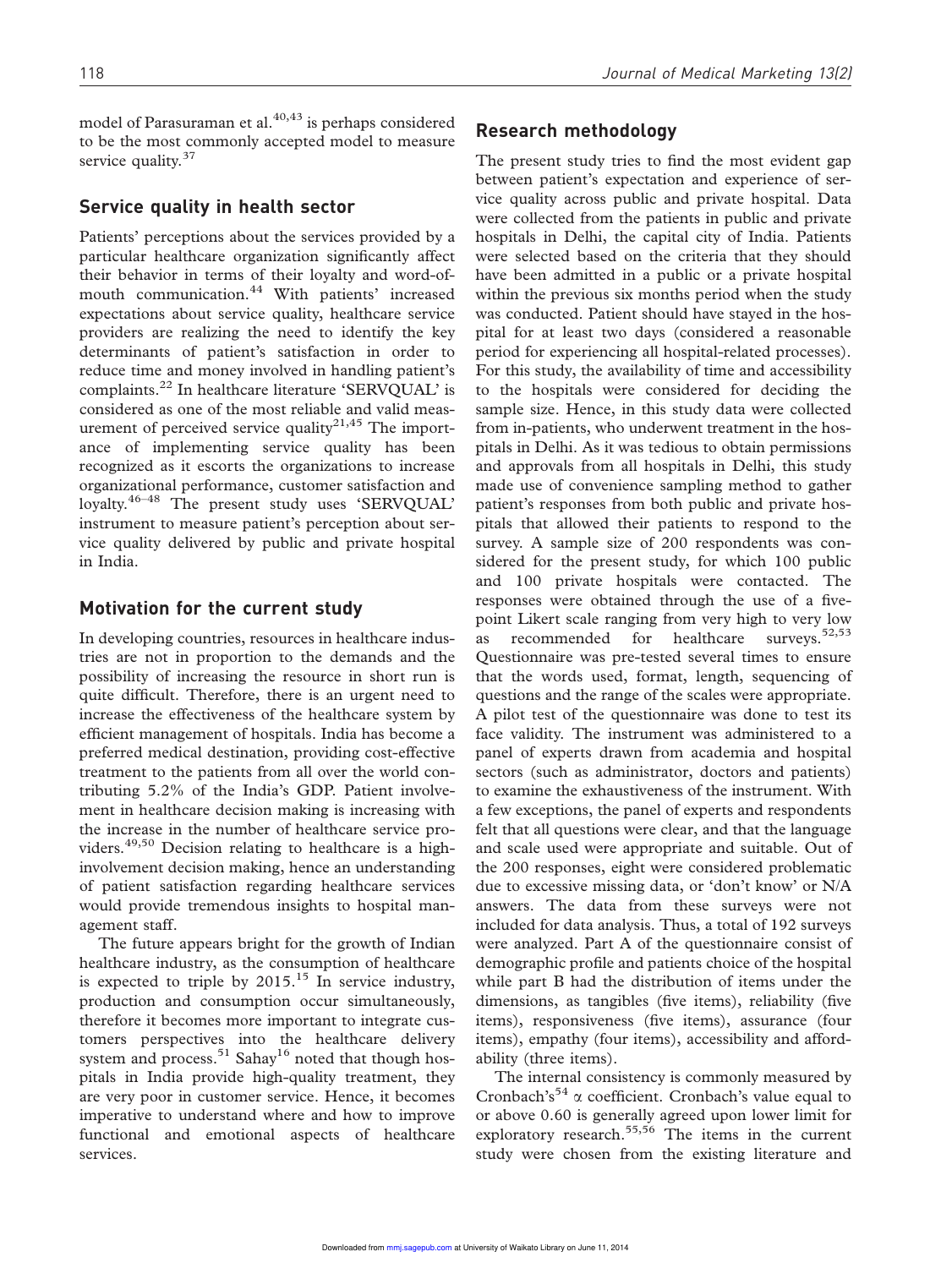views of experts consisting of industry practitioners, physicians and hospital administrators and academicians. Further, the scale was refined based on patient's feedback who participated in the pilot study. All these steps ensure that the instrument possesses face and construct validity.

## Discussion of findings

As evident from Table 1 the results of paired *t*-test revealed a gap between patient's expectation and experience regarding service quality for public hospitals. Patient felt that the medical facilities and equipment were not well maintained and up-to-date. The environment of the hospital lacked proper directional signs and was not clean and comfortable. There was no privacy during treatment, services were not provided promptly and at appointed time, patients were made to wait for long hours. They were not treated with dignity and respect as the staff/doctors were not friendly and courteous and had no idea about patient's specific needs. Patients were also not briefed on their medical conditions. The services were neither affordable nor available for 24 hours the hospitals had no feedback system.

As evident from Table 2 the results of paired *t*-test revealed a gap between patient's expectation and experience regarding service quality for private hospitals. Patient felt that the medical facilities and equipment were not well maintained and up-to-date. Services were not provided promptly and at appointed time, patients were made to wait for long hours. They were not treated with dignity and respect as the staff/ doctors were not friendly and courteous and had no idea about patient's specific needs. Patients were also not briefed on their medical conditions. The hospitals had no feedback system. There was no consistency in service charge and services were neither affordable nor accessible for 24 hours.

Figure 1 indicates the results of paired *t*-test indicating the gap between expectation and experience for public and private hospitals on 13 variables listed in Tables 1 and 2.

As evident from Table 3 the results of paired *t*-test revealed a gap between expectation and experience for public and private hospitals for patient belonging to below 40 years age group. Patient's felt that the medical facilities and equipment were not well maintained and up-to-date. The environment of the hospital was not comfortable and clean and lacked proper directional sign. Services were not provided promptly at appointed time nor carried out properly. Patients were made to wait for long hours. They were not treated with dignity and respect as the staff/doctors were not friendly and courteous and had no idea about patient's specific needs and interest. Patients were also not briefed on their medical conditions. Services were not affordable and no feedback system existed in the hospitals.

As evident from Table 4 the results of paired *t*-test revealed a gap between expectation and experience for public and private hospitals for patient belonging

| Attribute      | Items                                                              | Mean | Std deviation |              | df  | Sig.                             |
|----------------|--------------------------------------------------------------------|------|---------------|--------------|-----|----------------------------------|
| Tangibility    | Up-to-date and well-maintained medical<br>facilities and equipment | 1.03 | 1.15          | 12.49        | 194 | $\begin{array}{c} \n\end{array}$ |
|                | Clean and comfortable environment with<br>good directional signs   | 0.92 | 1.21          | 10.66        | 194 | $\Omega$                         |
|                | Privacy during treatment                                           | 0.77 | 1.31          | 8.27         | 194 | 0                                |
| Reliability    | Services should be provided at appointed time                      | 1.13 | 1.19          | 13.35        | 194 | 0                                |
| Responsiveness | Patients should be given prompt services                           | 1.08 | 1.23          | 12.21        | 194 | 0                                |
|                | Waiting time of not more than one hour                             | 1.36 | 1.31          | 14.53<br>194 | 0   |                                  |
| Assurance      | Friendly and courteous staff/doctors                               | 0.93 | 1.07          | 12.18        | 194 | 0                                |
|                | Patients should be treated with dignity and respect                | 0.96 | 1.17          | 11.4         | 194 | 0                                |
|                | Explain thoroughly medical condition to patients                   | 1.11 | 1.34          | 11.57        | 194 | 0                                |
| Empathy        | Obtain feedback from patients                                      | 0.70 | 1.09          | 8.92         | 194 | 0                                |
|                | 24-hours service availability                                      | 0.83 | 1.14          | 10.08        | 194 | 0                                |
|                | Doctors/staff should understand the<br>specific needs of patients  | 0.73 | 1.08          | 9.41         | 194 | 0                                |
| Affordability  | Affordable charges for services rendered                           | 1.16 | 1.34          | 12.06        | 194 | 0                                |

Table 1. Paired *t*-test for public hospitals

df: degree of freedom.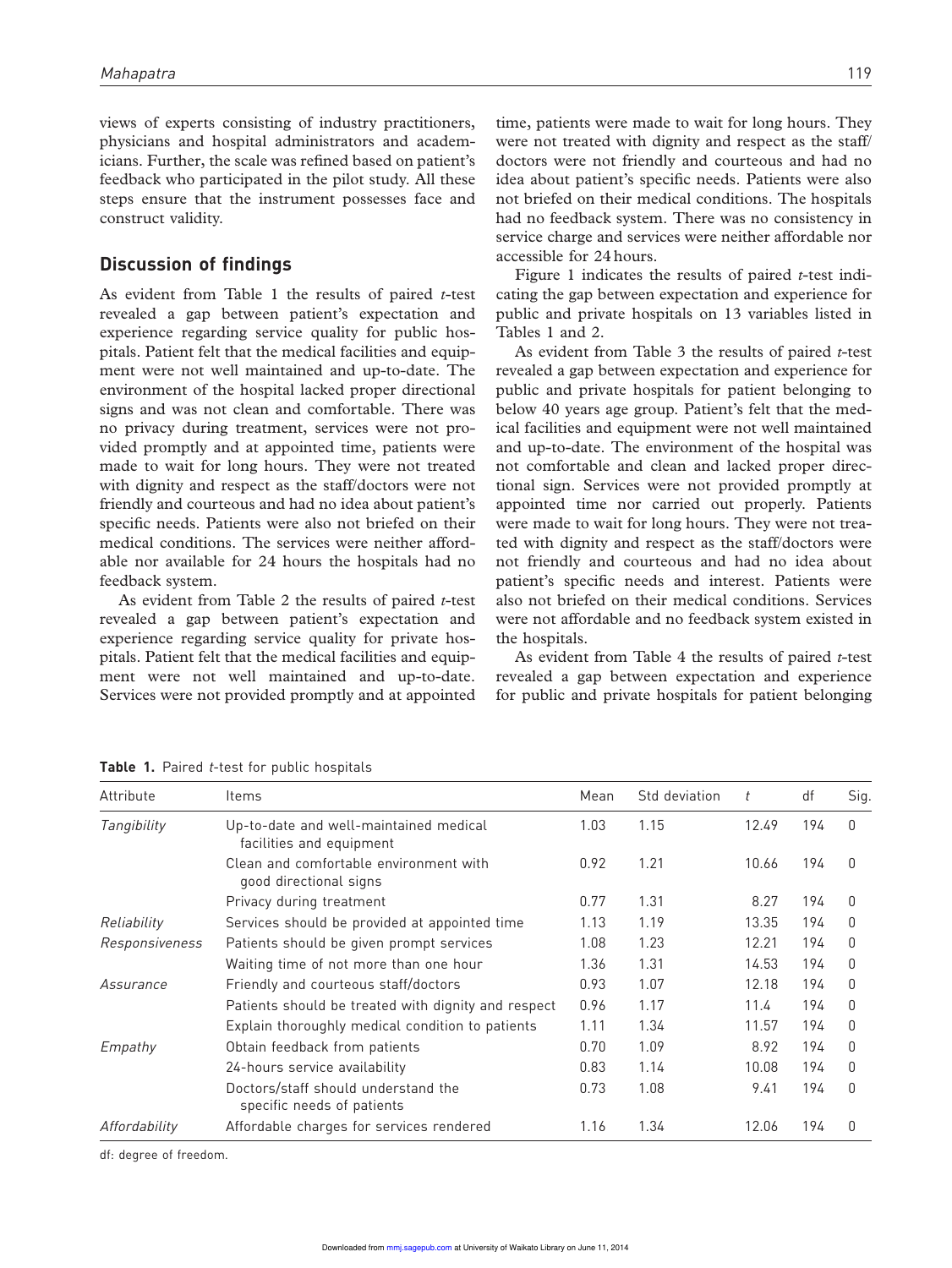| Attribute      | Items                                                              | Mean | Std deviation | t     | df  | Sig.         |
|----------------|--------------------------------------------------------------------|------|---------------|-------|-----|--------------|
| Tangibility    | Up-to-date and well-maintained medical<br>facilities and equipment | 0.67 | 0.98          | 7.10  | 107 | 0            |
| Reliability    | Services should be provided at appointed time                      | 0.70 | 0.99          | 7.40  | 107 | $\Box$       |
|                | Consistency of charges                                             | 0.73 | 1.29          | 5.91  | 107 | n            |
| Responsiveness | Patients should be given prompt services                           | 0.79 | 0.95          | 8.63  | 107 | n            |
|                | Waiting time of not more than one hour                             | 0.81 | 1.11          | 7.57  | 107 | $\Box$       |
| Assurance      | Friendly and courteous staff/doctors                               | 0.71 | 0.99          | 7.51  | 107 | $\Box$       |
|                | Patients should be treated with dignity and respect                | 0.58 | 1.01          | 6.03  | 107 | <sup>n</sup> |
|                | Explain thoroughly medical condition to patients                   | 0.59 | 1.08          | 5.72  | 107 | n            |
| Empathy        | Obtain feedback from patients                                      | 0.66 | 1.09          | 6.29  | 107 | $\Omega$     |
|                | 24-hours service availability                                      | 0.53 | 0.96          | 5.71  | 107 | $\Box$       |
|                | Doctors/staff should understand the<br>specific needs of patients  | 0.76 | 1.04          | 7.59  | 107 | <sup>n</sup> |
| Accessibility  | The location should be accessible                                  | 0.70 | 1.14          | 6.43  | 107 | $\Box$       |
| Affordability  | Affordable charges for services rendered                           | 1.64 | 1.35          | 12.62 | 107 | n            |

Table 2. Paired t-test for private hospital

df: degree of freedom.



Figure 1. Paired *t*-test results for private and public hospitals. Note: Nos. 1–13 represent 13 variables listed in Tables 1 and 2.

to above 40 years age group. It is evident from Table 4 that patient's felt that the medical facilities and equipment were not well maintained and up-todate. The environment of the hospital was not clean

and comfortable and lacked proper directional sign. There was no privacy during treatment, services were not provided promptly and patients were made to wait for long hours. They were not treated with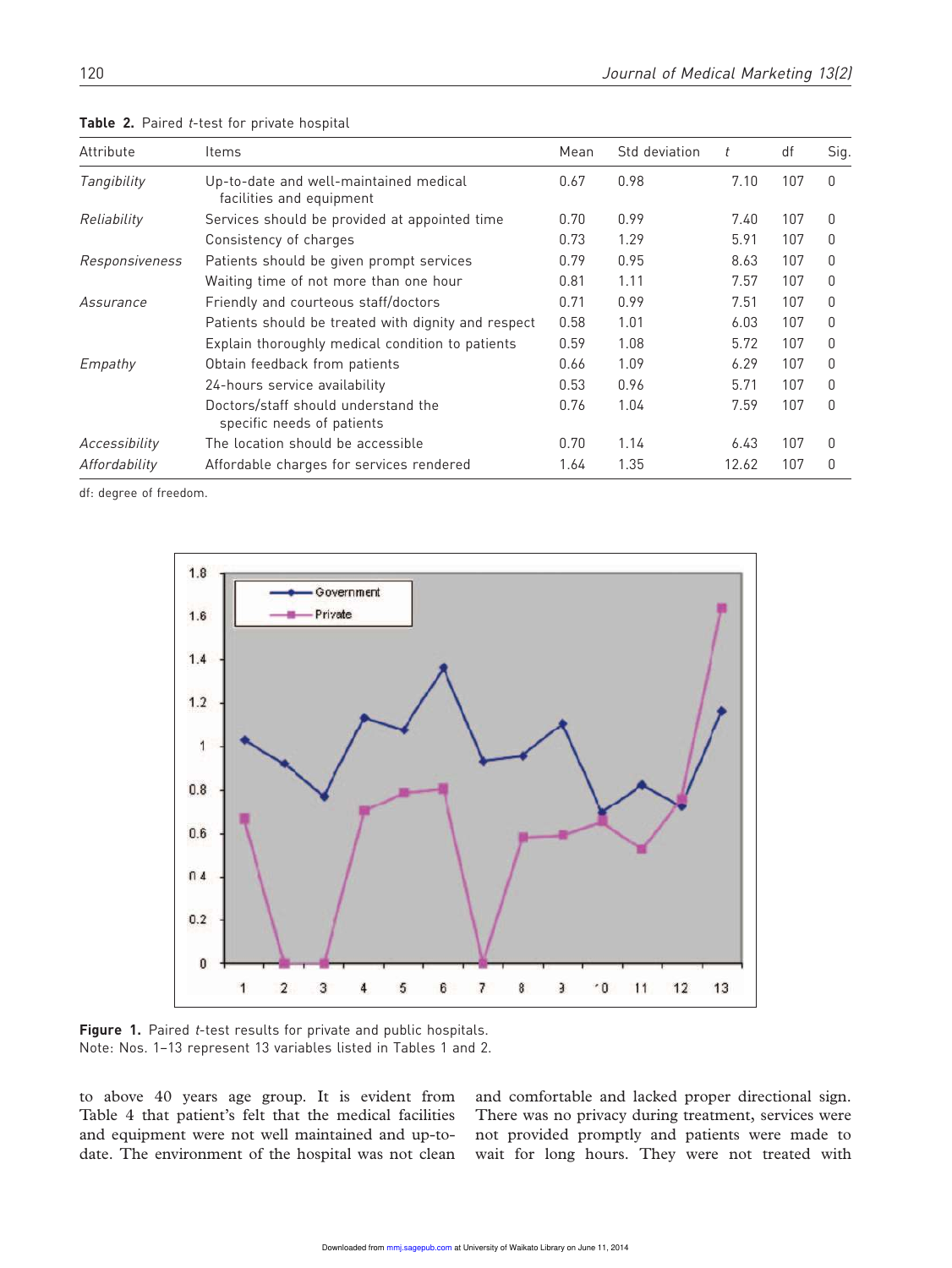| Attribute      | Items                                                              | Mean | Std deviation |       | df                       | Sig.         |
|----------------|--------------------------------------------------------------------|------|---------------|-------|--------------------------|--------------|
| Tangibility    | Up-to-date and well-maintained medical<br>facilities and equipment | 0.99 | 1.08          | 10.27 | 125                      | <sup>n</sup> |
|                | Clean and comfortable environment with<br>good directional signs   | 0.97 | 1.21          | 8.96  | 125                      | 0            |
| Reliability    | Services should be provided at appointed time                      | 1.11 | 1.15          | 10.81 | 125                      | 0            |
|                | Services should be carried out right the first time                | 0.72 | 1.05          | 7.74  | 125                      | $\Box$       |
|                | Consistency of charges                                             | 0.63 | 1.13          | 6.32  | 125                      | 0            |
| Responsiveness | Patients should be given prompt services                           | 1.07 | 1.23          | 9.75  | 125                      | n            |
|                | Waiting time of not more than one hour                             | 1.29 | 1.28          | 11.31 | 125                      | <sup>n</sup> |
| Assurance      | Friendly and courteous staff/doctors                               | 0.93 | 1.13          | 9.26  | 125                      | $\Box$       |
|                | Patients should be treated with dignity and respect                | 0.87 | 1.14          | 8.61  | 125                      | <sup>n</sup> |
|                | Explain thoroughly medical condition to patients                   | 1.10 | 1.41          | 8.75  | 125                      | $\Box$       |
| Empathy        | Obtain feedback from patients                                      | 0.63 | 1.06          | 6.62  | 125                      | $\Omega$     |
|                | 24-hours service availability                                      | 0.72 | 1.11          | 7.32  | 125<br>125<br>125<br>125 | 0            |
|                | Doctors/staff should have patients'<br>best interests at heart     | 0.77 | 1.24          | 6.97  |                          | $\Box$       |
|                | Doctors/staff should understand the<br>specific needs of patients  | 0.56 | 1.02          | 6.18  |                          | $\Box$       |
| Affordability  | Affordable charges for services rendered                           | 1.12 | 1.39          | 9.04  |                          | 0            |
|                |                                                                    |      |               |       |                          |              |

#### Table 3. Paired *t*-test for below 40 years age group

df: degree of freedom.

|  |  | Table 4. Paired t-test for above 40 years age group |  |  |  |  |  |  |  |  |
|--|--|-----------------------------------------------------|--|--|--|--|--|--|--|--|
|--|--|-----------------------------------------------------|--|--|--|--|--|--|--|--|

| Attribute      | ltems                                                              | Mean         | Std deviation | t    | df       | Sig.         |
|----------------|--------------------------------------------------------------------|--------------|---------------|------|----------|--------------|
| Tangibility    | Up-to-date and well-maintained medical<br>facilities and equipment | 1.10         | 1.28          | 7.18 | 68       | $\Omega$     |
|                | Clean and comfortable environment with good<br>directional signs   | 0.84         | 1.21          | 5.78 | 68       | n            |
|                | Privacy during treatment                                           | 0.96         | 1.27          | 6.28 | 68       | $\Box$       |
| Reliability    | Services should be provided at appointed time                      | 1.17         | 1.25          | 7.81 | 68       | $\Box$       |
| Responsiveness | Patients should be given prompt services                           | 1.09         | 1.23          | 7.32 | 68       | $\Box$       |
|                | Waiting time of not more than one hour                             | 1.36<br>1.49 | 9.14          | 68   | $\Box$   |              |
| Assurance      | Friendly and courteous staff/doctors                               | 0.94         | 0.97          | 8.08 | 68       | $\Box$       |
|                | Patients should be treated with dignity and respect                | 1.12         | 1.23          | 7.53 | 68       | <sup>n</sup> |
|                | Explain thoroughly medical condition to patients                   | 1.13         | 1.21          | 7.75 | 68<br>68 | $\Box$       |
| Empathy        | Obtain feedback from patients                                      | 0.83         | 1.14          | 6.04 |          | <sup>n</sup> |
|                | 24-hours service availability                                      | 1.01         | 1.19          | 7.06 | 68       | $\Box$       |
|                | Doctors/staff should understand the<br>specific needs of patients  | 1.03         | 1.12          | 7.60 | 68       | <sup>0</sup> |
| Accessibility  | The location should be accessible                                  | 0.83         | 1.07          | 6.41 | 68       | $\Box$       |
| Affordability  | Affordable charges for services rendered                           | 1.25         | 1.28          | 8.11 | 68       | $\Box$       |

df: degree of freedom.

dignity and respect as the staff/doctors were not friendly and courteous and had no idea about patient's specific need. Patients were also not briefed on their medical conditions. Services were neither affordable nor accessible and were not available

for 24 hours. There was no feedback system available in the hospital.

As evident from Table 5 the results of paired *t*-test revealed a gap between expectation and experience for public and private hospitals among female patients.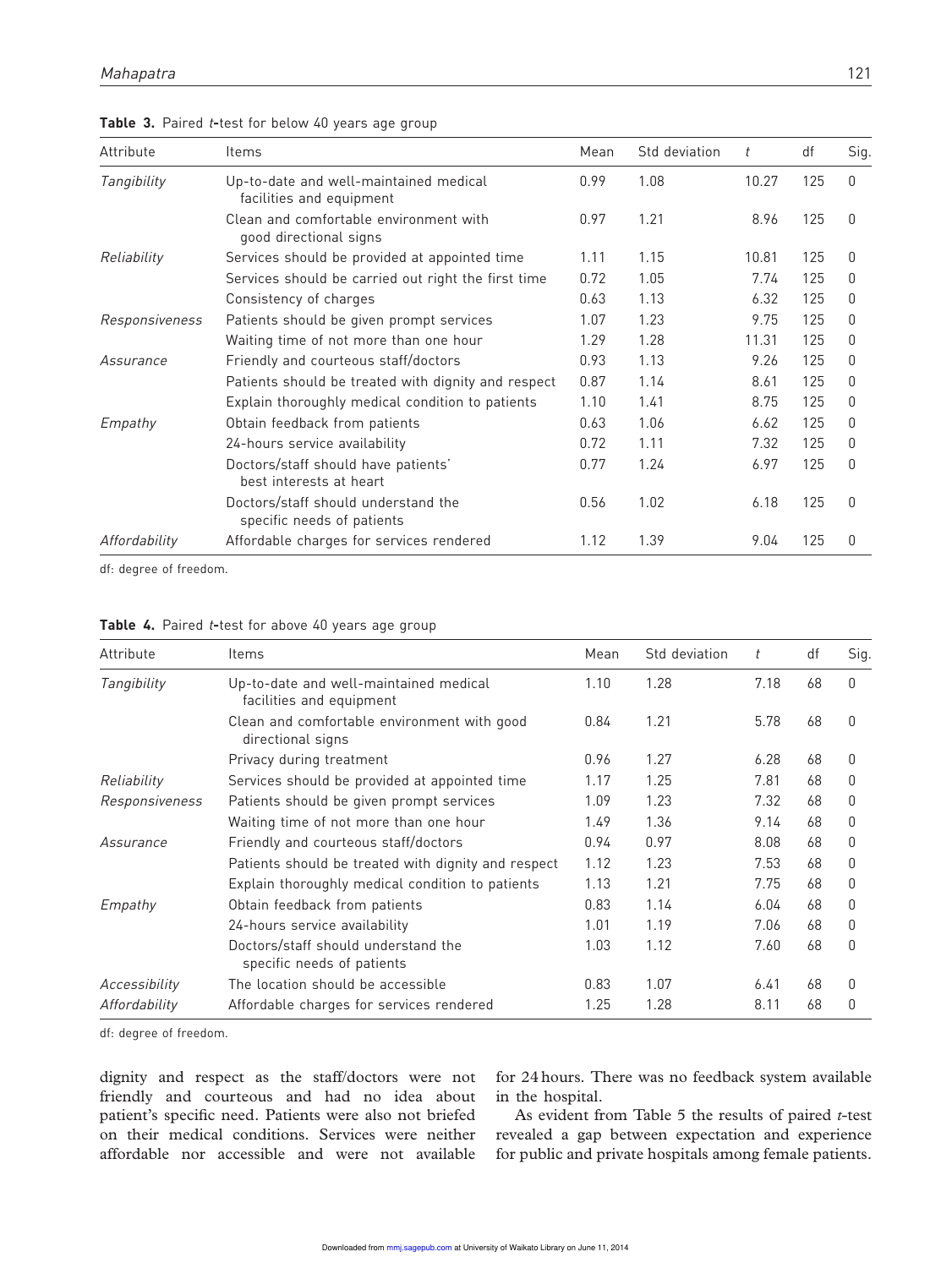| Attribute      | Items                                                              | Mean | Std deviation | t    | df | Sig.         |
|----------------|--------------------------------------------------------------------|------|---------------|------|----|--------------|
| Tangibility    | Up-to-date and well-maintained medical<br>facilities and equipment | 1.12 | 1.07          | 9.11 | 75 | 0            |
|                | Clean and comfortable environment with<br>good directional signs   | 0.99 | 1.25          | 6.89 | 75 | 0            |
|                | Privacy during treatment                                           | 0.82 | 1.36          | 5.22 | 75 | 0            |
| Reliability    | Services should be provided at appointed time                      | 1.09 | 1.36          | 7.01 | 75 | <sup>n</sup> |
|                | Services should be carried out right the first time                | 0.80 | 1.18          | 5.94 | 75 | <sup>0</sup> |
| Responsiveness | Patients should be given prompt services                           | 1.11 | 1.25          | 7.71 | 75 | 0            |
|                | Responsiveness displayed by doctors/staff                          | 0.84 | 1.18          | 6.23 | 75 | O.           |
|                | Waiting time of not more than one hour                             | 1.51 | 1.40          | 9.42 | 75 | <sup>n</sup> |
| Assurance      | Friendly and courteous staff/doctors                               | 0.99 | 1.06          | 8.08 | 75 | <sup>0</sup> |
|                | Patients should be treated with dignity and respect                | 0.89 | 1.30          | 5.99 | 75 | 0            |
|                | Explain thoroughly medical condition to patients                   | 1.25 | 1.46          | 7.46 | 75 | <sup>0</sup> |
| Empathy        | 24-hours service availability                                      | 0.82 | 1.33          | 5.33 | 75 | <sup>n</sup> |
| Affordability  | Affordable charges for services rendered                           | 0.79 | 1.28          | 5.38 | 75 | <sup>0</sup> |

Table 5. Paired *t*-test for female patients

df: degree of freedom.

It is evident from Table 4 that there was a gap between perception and experience. Female patients felt that the medical facilities and equipment were not well maintained and up-to-date. The environment of the hospital was not clean and comfortable and lacked proper directional sign. There was no privacy during treatment, services were not provided promptly and patients were made to wait for long hours. They were not treated with dignity and respect as the staff/doctors were not friendly and courteous and had no idea about patient's specific need. Patients were also not briefed on their medical condition; there was no feedback system in the hospital. Services were neither affordable nor accessible and were not available for 24 hours.

As evident from Table 6 the results of paired *t*-test revealed a gap between expectation and experience for public and private hospitals among male patients. It is evident from Table 5 that there was a gap between expectation and experience. Male patients felt that the medical facilities and equipment were not well maintained and up-to-date. The environment of the hospital was not clean and comfortable and lacked proper directional sign. Services were not provided promptly and patients were made to wait for long hours. They were not treated with dignity and respect as the staff/doctors were not friendly and courteous and had no idea about patient's specific need. Patients were also not briefed on their medical conditions. Services were neither affordable nor accessible and were not available for 24 hours. There was no feedback system available in the hospital.

The paired *t*-test indicated that there exists a distinct difference between expectation and experience on 13 variables. Figure 2 indicates the results of paired *t*-test indicating the gap between expectation and experience for public and private hospitals across various demographic groups (that is age and gender) on 13 variables listed in Tables 3 to 6.

The 13 variables are listed below:

- 1. lack of up-to-date and well-maintained medical facilities and equipment;
- 2. lack of clean and comfortable environment with good directional signs;
- 3. no privacy during treatment;
- 4. service not provided at appropriate time;
- 5. no prompt service provided;
- 6. long hours of waiting time;
- 7. staff/doctors not friendly and courteous;
- 8. patients not treated with dignity and respect;
- 9. patients were not detailed about their health condition;
- 10. lack of patient feedback system in the hospital;
- 11. 24-hours service facility not available;
- 12. doctor had no understanding or idea about patient's specific needs;
- 13. services rendered were neither affordable nor accessible.

In this study an attempt was made to find out whether the decision to visit a private or public hospital can be forecast based on the patient's expectation and experience on the above distinctive parameters and also to forecast the probability that a patient is likely to prefer private or public hospital. In this study, the decision to visit private or public hospital was taken as dependent variable while the above mentioned (13 parameters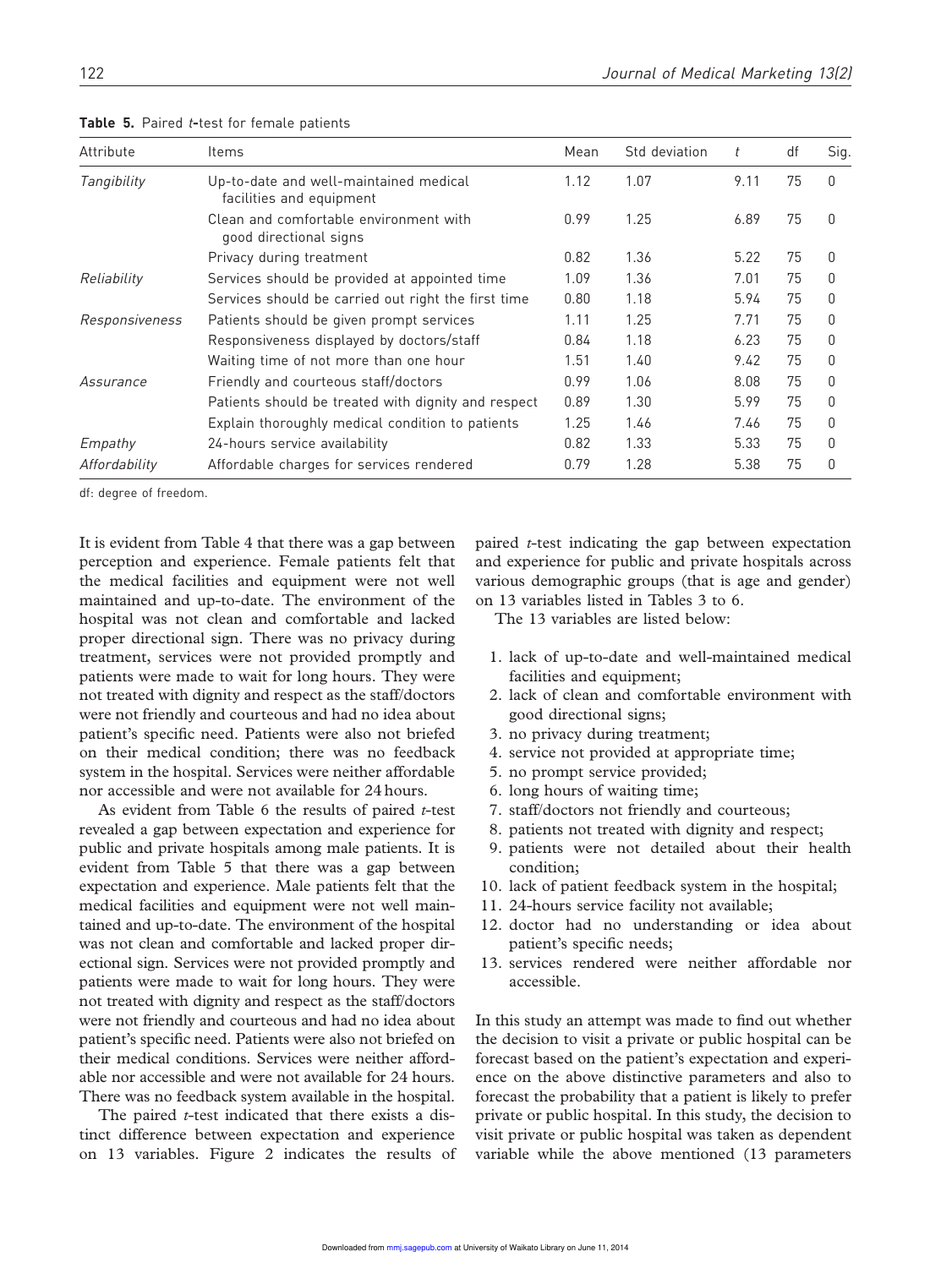| Attribute      | Items                                                              | Mean | Std deviation | t     | df                                                                                             | Sig.                             |
|----------------|--------------------------------------------------------------------|------|---------------|-------|------------------------------------------------------------------------------------------------|----------------------------------|
| Tangibility    | Up-to-date and well-maintained medical<br>facilities and equipment | 0.98 | 1.20          | 8.84  | 118                                                                                            | $\bigcap$                        |
|                | Clean and comfortable environment with<br>good directional signs   | 0.88 | 1.19          | 8.11  | 118<br>118<br>118<br>118<br>118<br>118<br>118<br>118<br>118<br>118<br>118<br>118<br>118<br>118 | $\Box$                           |
|                | Privacy during treatment                                           | 0.75 | 1.27          | 6.39  |                                                                                                | $\Box$                           |
| Reliability    | Services should be provided at appointed time                      | 1.16 | 1.07          | 11.88 |                                                                                                | <sup>n</sup>                     |
|                | Consistency of charges                                             | 0.62 | 1.13          | 5.98  |                                                                                                | <sup>0</sup>                     |
| Responsiveness | Patients should be given prompt services                           | 1.06 | 1.22          | 9.44  |                                                                                                | <sup>n</sup>                     |
|                | Waiting time of not more than one hour                             | 1.27 | 1.25          | 11.10 |                                                                                                | $\Box$                           |
| Assurance      | Friendly and courteous staff/doctors                               | 0.90 | 1.08          | 9.11  |                                                                                                | $\Box$                           |
|                | Patients should be treated with dignity and respect                |      | 1.09          | 10.02 |                                                                                                | <sup>n</sup>                     |
|                | Explain thoroughly medical condition to patients                   | 1.02 | 1.25          | 8.88  |                                                                                                | <sup>n</sup>                     |
| Empathy        | Obtain feedback from patients                                      | 0.78 | 1.04          | 8.18  |                                                                                                | $\begin{array}{c} \n\end{array}$ |
|                | 24-hours service availability                                      | 0.83 | 1.01          | 8.98  |                                                                                                | $\Box$                           |
|                | Doctors/staff should understand the<br>specific needs of patients  | 0.76 | 0.99          | 8.44  |                                                                                                | $\Box$                           |
| Affordability  | The location should be accessible                                  | 0.75 | 1.12          | 7.27  |                                                                                                | <sup>n</sup>                     |
|                | Affordable charges for services rendered                           | 1.40 | 1.34          | 11.40 |                                                                                                | 0                                |

#### Table 6. Paired *t*-test for male patients

df: degree of freedom.



Figure 2. Paired *t*-test results for private and public hospitals across demographic profile (gender and age). Note: Nos. 1–13 represent 13 variables listed in Tables 3 to 6.

that influenced this decision) were the causative (independent) variables.

# Decision to visit a particular hospital  $=$ Function of influencing parameters

In situations where there are two groups, the modeling options considered could be either groups

discriminant analysis or logistic regression (LR; binary logistic also known as logit function). This study used the LR function, as it was considered superior due to the following reasons:

a. Discriminant function is a linear function while LR is a non-linear function with higher forecasting accuracy.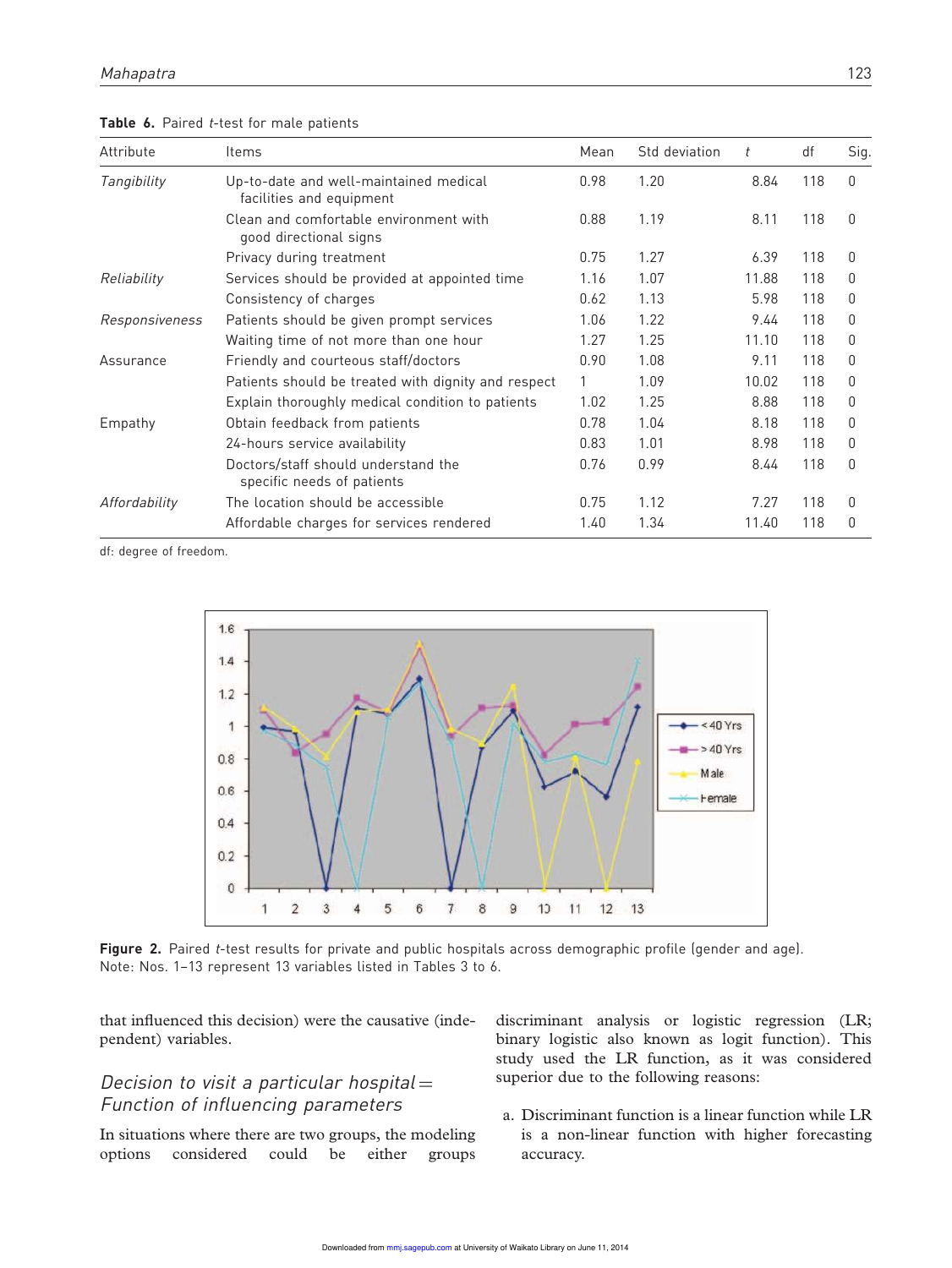- b. We can forecast probability of an individual through LR, which is not possible in discriminant analysis.
- c. Using LR, an appropriate cut-off probability can be decided above which an individual may be said to be likely to belong to any one of the 2 groups. This would enable to plan out suitable actions emanating from the research.

# LR concept

To forecast the probability of a patient to visit a particular hospital, this probability would range from 0 (Private) to 1 (Public). Hence, forecast is bounded  $(Min = 0; Max = 1)$ . This forecast is made based on a set of variables that could range from 0 to a very high number (infinity). Hence there is a need to transform the probability to an unbounded form ranging from 0 to  $\infty$  (infinity). This is done by using the concept of odds. Odds of an event occurring is defined as

*Odds* (*event occurring*) = *Probability* (*event occurring*)/ *Probability* (*event not occurring*) *i.e.*  $Odds = P/(1 - P)$ *where*  $P =$  *Probability of the event occurring. Conversely,*  $P = Odds/(1 + Odds)$ 

One may note that the odds would range from 0 to  $\infty$ . Now, to increase the forecasting accuracy, a non-linear transform of odds is used, which is LN (Odds) i.e. the natural logarithm of odds as the dependent variable. This variable is forecast using a linear composite of the causative (independent) variables. The binary logistic option in SPSS creates a relationship between LN (Odds) on one side and a linear composite of the independent variables on the other side.

In model terms, the generalized form of this relationship would be

LN (odds (Pub hospital)) =  $k + a_1x_1 + a_2x_2 + \cdots + a_nx_n$ 

From this model, we can calculate Odds (Pub.) as follows:

Odds(Pub) = Exponent (LN(Odds (Pub)))  
= Exponent (
$$
k + a_1x_1 + \cdots + a_nx_n
$$
)

From the above, the Probability (Pub.) can be calculated as follows:

$$
P(Pub) = Odds(Pub)/(1 + Odds(Pub))
$$

This probability figure can now be compared to a predecided cut-off value to classify an individual as likely to visit a public hospital or not.

Based on the above data for public as well as private hospital visited, an LR analysis was run to forecast for each individual patient:

- 1. LN (Odds (Pub.))
- 2. From the above Odds (Pub.)
- 3. From the above Probability (Pub.).

The LR model obtained was

 $Ln(Odds (Pub.)$ 

- $= -0.668(e \text{ modern facility})$ 
	- $+1.265$ (e clean comf env)
	- $+0.374(e \text{ privacy}) + 0.693(e \text{ time})$
	- $-0.002(e$ -prompt\_service)  $+0.829(e$ -waiting\_time)
	- $-0.07$ (e\_staff\_friendly)  $+0.477$ (e\_treatmt\_dignity)
	- $-0.43(e$  detld explanation)
- $+0.711(e$  patient feedback)
- $-0.134(e$  service 24 hours)
- $-2.287(e.dr$  ustand sp needs)
- $-0.081(e_{\text{charges}}$ affdble)
- $-0.947(p\text{-modern-facility})$
- $-1.045(p$ -clean comf-env $)-1.068(p$ -privacy)
- $-0.234(p$  time) + 1.272(p prompt service)
- $-1.25(p_$  waiting time)  $-0.297(p_$  staff friendly)
- $-0.517(p$  treatmt dignity)
- $-1.79(p$  detld explanation)
- $+0.938(p$  patient feedback)
- $-1.146(p$  service 24 hours)
- $+0.004(p \text{ dr}$  ustand sp needs)
- $+2.189(p \text{ charges affable}) + 10.741$

The variables starting with *e* are for experience while the variables starting with  $p$  are for expectation. The above model was run on the existing dataset. Using a cut-off value of 0.50, a classification accuracy of 94.9% was obtained using the above model i.e. 94.9% of the respondents were correctly forecast as preferring public or private hospitals. LR was carried out for classification accuracy. The above model was able to forecast whether a respondent is likely to opt for private or public hospital. Based on the 13 parameters where a gap existed between expectation and experience, the model was able to forecast whether a respondent will opt for private or public hospital in 95% of the case with 95% accuracy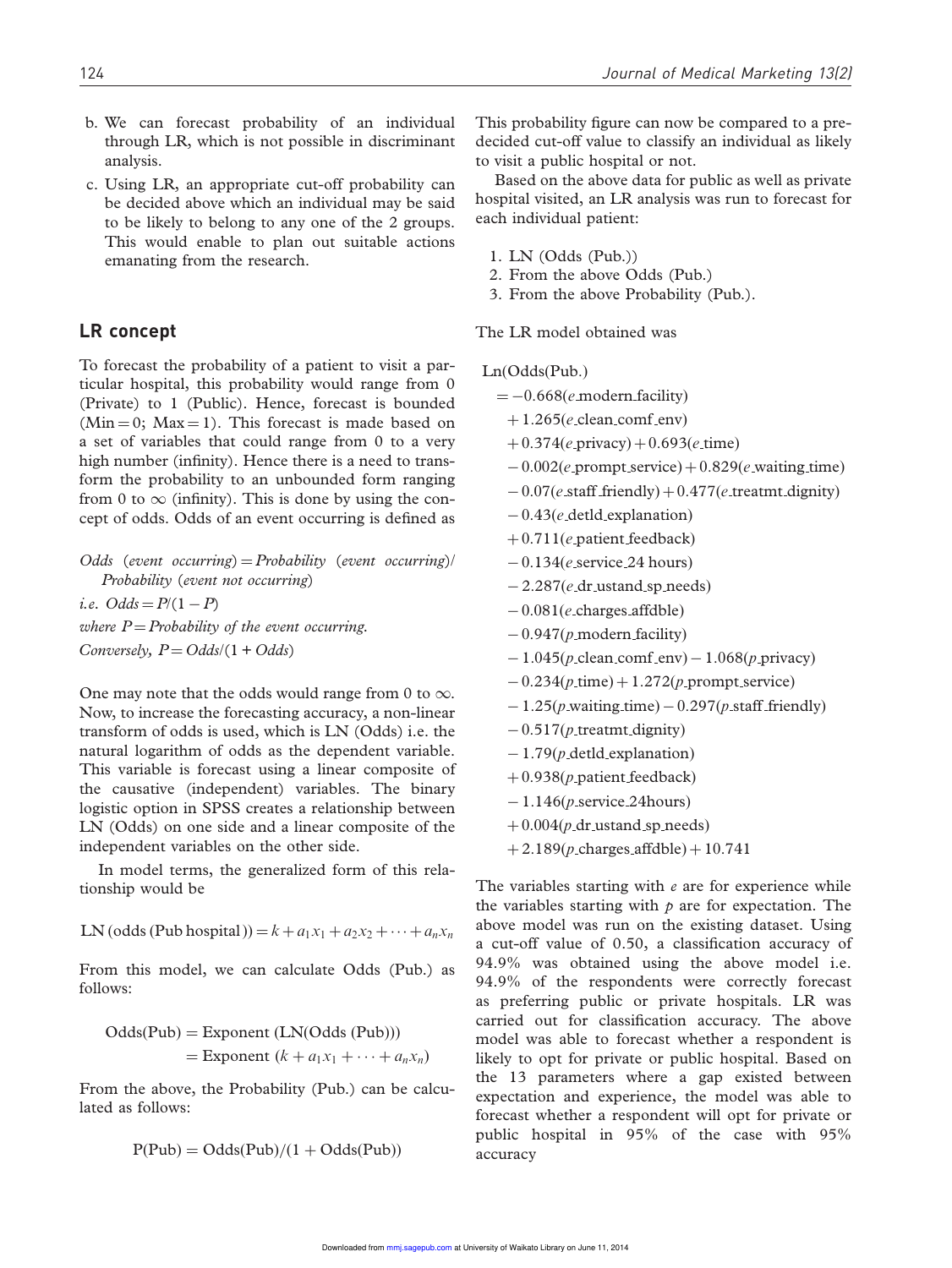Cluster analysis was carried out to find the cluster grouping. The groups identified were: Cluster 1 constituted mostly female patients of younger age group having preference for public hospital. Their major concern was that services should be provided at appointed time.

Cluster 3 consisted of mostly male patients of older age who preferred private hospital. They preferred to be treated with privacy dignity and respect. They preferred for a prompt services provided at appointed time, with less than one hour of waiting time. They preferred friendly and courteous staff/doctors, who would be able to explain them about their medical conditions. They also had preference for up-to date and well-maintained medical facilities and equipment, clean and comfortable environment with good directional signs.

Cluster 2 consisted of middle age group patients belonging to both genders who had mixed preference for both private and public hospital.

## Conclusion

Naidu<sup>36</sup> in his study found socio-demographic variables such as age, education, health status, race, marital status and social class to have a positive relationship with patient satisfaction. Thi et al. $57$  found that men tended to be more satisfied than women and women tended to complain more often than men do. Priporas et al.<sup>58</sup> found that males and young patient tend to rate satisfaction a little higher than females and older patients. It is consistent with other studies, for instance, the study by Andaleeb<sup>44</sup> found that tangibles such as comfort and clean environment played a crucial role in patient satisfaction. Many other studies indicated the importance of intangible dimension as a critical indicator of the customer satisfaction.<sup>59</sup> However, the findings of the present study indicate that while the private sector has an edge over the public sector, the differences in service evaluations were not great. The most obvious service quality gap found in this study across both the hospitals was patient experience of the medical facilities and equipment not been well maintained and up-to-date. Patients were of the opinion that the environment of the hospital was neither clean nor comfortable and lacked proper directional sign. They were also of the opinion that services were neither affordable nor accessible and were not available for 24 hours. There was no privacy during treatment, services were not provided promptly and that patients were made to wait for long hours. They were not treated with dignity and respect as the staff/doctors were not friendly and courteous and had no idea about patient's specific need. Patients were not briefed about their medical condition. The hospital had no feedback system.

# Managerial implications

Clearly, both public and private hospitals have room to improve and must strive to achieve higher scores on all the above-stated variables. In order to alleviate the service quality problems, it becomes imperative to address the quality challenge vigorously and methodically in India to meet the expectations of patients. The population of India, which currently stands at 1.2 billion approximately, is one of the major drivers of growth in the healthcare sector. India is expected to overtake China as the world's most populous nation by 2030 and the population of India is expected to cross the 1.6 billion mark by 2050. It is estimated that by 2025, over 180 million Indians will be at least 60 years of age, and the growing aged population is expected to place a massive burden on India's healthcare infrastructure and thus increase the need for further provision of healthcare facilities. The new healthcare consumer, who is well-informed, quality conscious, and is more able to afford the best, is likely to benchmark international hospitals known for service excellence.

Medical tourism is being widely promoted by the Indian Government. India is gaining the advantage of being the low cost destination for healthcare services. In addition, there are a large number of international visitors, including NRIs who come to India for other purposes, but use wellness systems, such as Ayurveda/Yoga or Spiritual Healing. However, the healthcare industry needs to prove that the low cost services offered by them are comparable with any developed nations. Quality certification /accreditation of medical institutions definitely would play a great role in attracting foreign nationals to Indian hospitals for treatment. Once certified/accredited, it will be critical for medical institutions to maintain the quality levels required to retain the certification/accreditation to sustain.

The government has supported the healthcare industry with policies that enable it to function effectively, for example, liberalization of entry norms in the healthcare industry for private players in 1990s, opening of health insurance market in 2000, provisions in National Health Policy 2002 and increased health spending in public domain to 3% of GDP by 2012. However a Public Private Partnerships (PPP) is expected to play a greater role in the running of hospitals in India. At present, the level of PPP in the Healthcare Services Sector in India is low and different models of PPP for activities across the value chain need to be explored.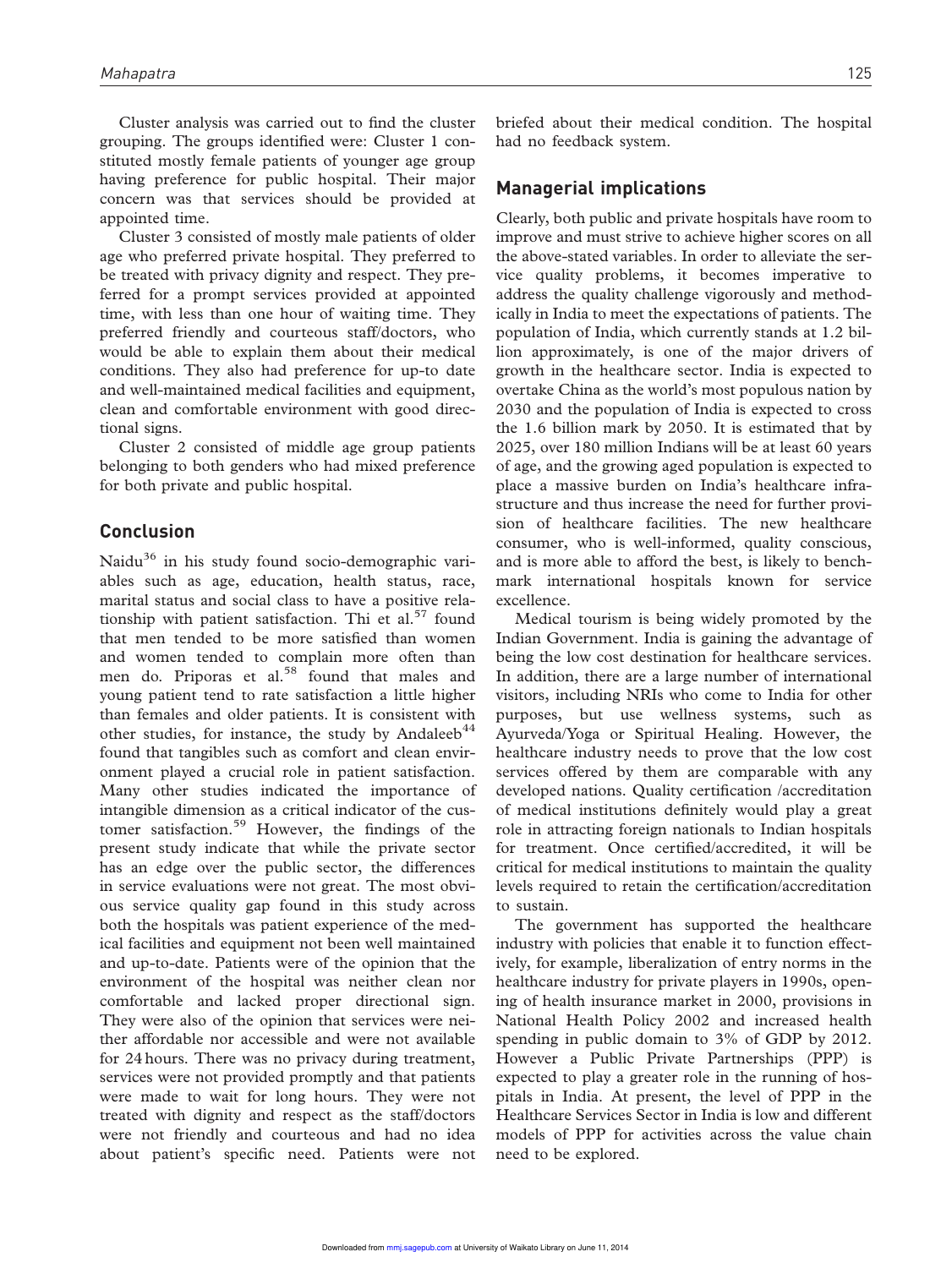Staff and employees working in these hospitals need to be motivated and provided with formal training on how to be compassionate while dealing with patients and their friends/relatives. Medical staff should be groomed on interpersonal skills, customer orientation and ability to understand customer requirements and specifications. Performance-based incentives can be introduced for healthcare personnel in hospitals based on the feedback received from patients. Evaluations must be conducted at regular intervals and compared against a benchmark. Such evaluation would send a strong message to the hospitals that are slow to respond to 'customer' need. A stream of service quality assurance studies should be open to public scrutiny, so as to influence complacent healthcare providers to respond to the standards of service that the public expects. Service quality index can be incorporated in the hospitals balance scorecard and communicated to public. Effective dissemination of healthcare information must be envisaged to focus on the extent to which service quality standards are being met by both public and private hospitals. Ranking or rating mechanisms prevalent in developed countries could be established in the healthcare sector at least the prominent public and private hospitals to begin with. These evaluations should be widely available and easily accessible through various information centers. Those hospitals that earn low ratings consistently should be targeted by regulatory agencies for appropriate action. Benefits including promotion, transfer, training, study leave, etc. could be tied to performance evaluation mechanism that needs to match with expected deliverables of healthcare industry. Such incentives should also be carefully designed by looking at evolution and up-gradation of healthcare delivery system in India. Periodic monitoring of the extent and direction of change in the overall quality of services in the hospitals should be given utmost importance. The outflow of long-neglected patient to foreign countries in search of better healthcare facilities might affect the economy of the country. Government needs to invite foreign capital, investment and expertise to create more competition and to strengthen healthcare practices in the country that would force both public and private players to become more quality oriented. This does not mean that public hospitals would be phased out or de-emphasized as they play an important role in making healthcare available to a wider section of the society who cannot afford private healthcare facilities.

As is evident from the findings of this study patients want to be cured through care. Therefore, emphasis on both functional and emotional benefits needs to be incorporated to delight patients by offering an enriching health services experience.

#### Recommendations for future research

This research is based on the SERVQUAL instrument based on seven service quality dimensions. A more comprehensive study may be conducted by adding more dimensions. Secondly, this study is limited to only one city. The sample size restricted to only one city gives a partial outlook; therefore, a wider scope of the study would make the generalization of the findings stronger.

#### Funding

This research received no specific grant from any funding agency in the public, commercial or not-for-profit sectors.

#### Conflict of interest

The authors declare that they do not have any conflicts of interest.

#### References

- 1. Emerging Market Report: Health in India 2007. PricewaterhouseCoopers, 2007.
- 2. Carman JM. Patient perceptions of service quality: combining the dimensions. *J Serv Market* 2000; 14: 337–352.
- 3. Cronin JJ and Taylor SA. Measuring service quality: a re-examination and extension. *J Market* 1992; 56: 55–68.
- 4. O'Connor SJ, Shewchuk RM and Carney LW. The great gap. *J Health Care Market* 1994; 14(2): 32–39.
- 5. Zeithaml VA and Bitner MJ. *Services marketing: integrating customer focus across the firm*, 3rd ed. New York, NY: McGraw-Hill, 2003.
- 6. Kara A, Tarim M and Zaim S. A low performance low quality trap in the nonprofit health care sector in Turkey and a solution. *Total Qual Manage Business Excel* 2003; 14(10): 1131–1141.
- 7. Dursun Y and Çerçi M. AlgılananSağlıkHizmetiKalitesi, algılananDeğer, Hasta TatminiveDavranışsalNiyetİlişkileri U¨ zerineBirAras¸tırma. *ErciyesU¨ niv. I˙I ˙BF Dergisi, Sayı* 2004; 23: 1–16.
- 8. Savaş BS, Karahan Ö and Saka Ö. Health care systems in transition. In: Thomson S and Mossialos E (eds) *European observatory on health care systems.* Vol. 4(4). Copenhagen, 2002.
- 9. Weitzman BC. Improving quality of care. In: Kovner AR, ed. *Health Care Delivery in the United States*, 5th edn. New York: Springer Publishing Company, 1995, pp. 374–400.
- 10. Anahita M. Why is an emerging economy like India doing so badly on human development index? *The Economic Times*, *India*, 3 June 2012.
- 11. Jadhav G. Its critical healthcare: Irregular heart beats, low pulse and laboured breathing – public health sector needs urgent attention. *The Week,* August 17.
- 12. (The) Times of India. Accreditation results in high quality care and patient safety. *The Times of India,* 19 July 2009, p. 5.
- 13. World Development Report. *Making services work for poor people*. Washington, DC: The World Bank, 2004.
- 14. Manjunath U, Metri BA and Ramchandran S. Quality management in healthcare organization: a case of south Indian hospital. *TQM Mag* 2007; 19(2): 129–139.
- 15. CII-McKinsey. Opportunity India: healthcare in India, www.ciionline.org (accessed 6 November 2007).
- 16. Sahay A. Hospital, heal thyself. *Outlook Business,* 31 May 2008.